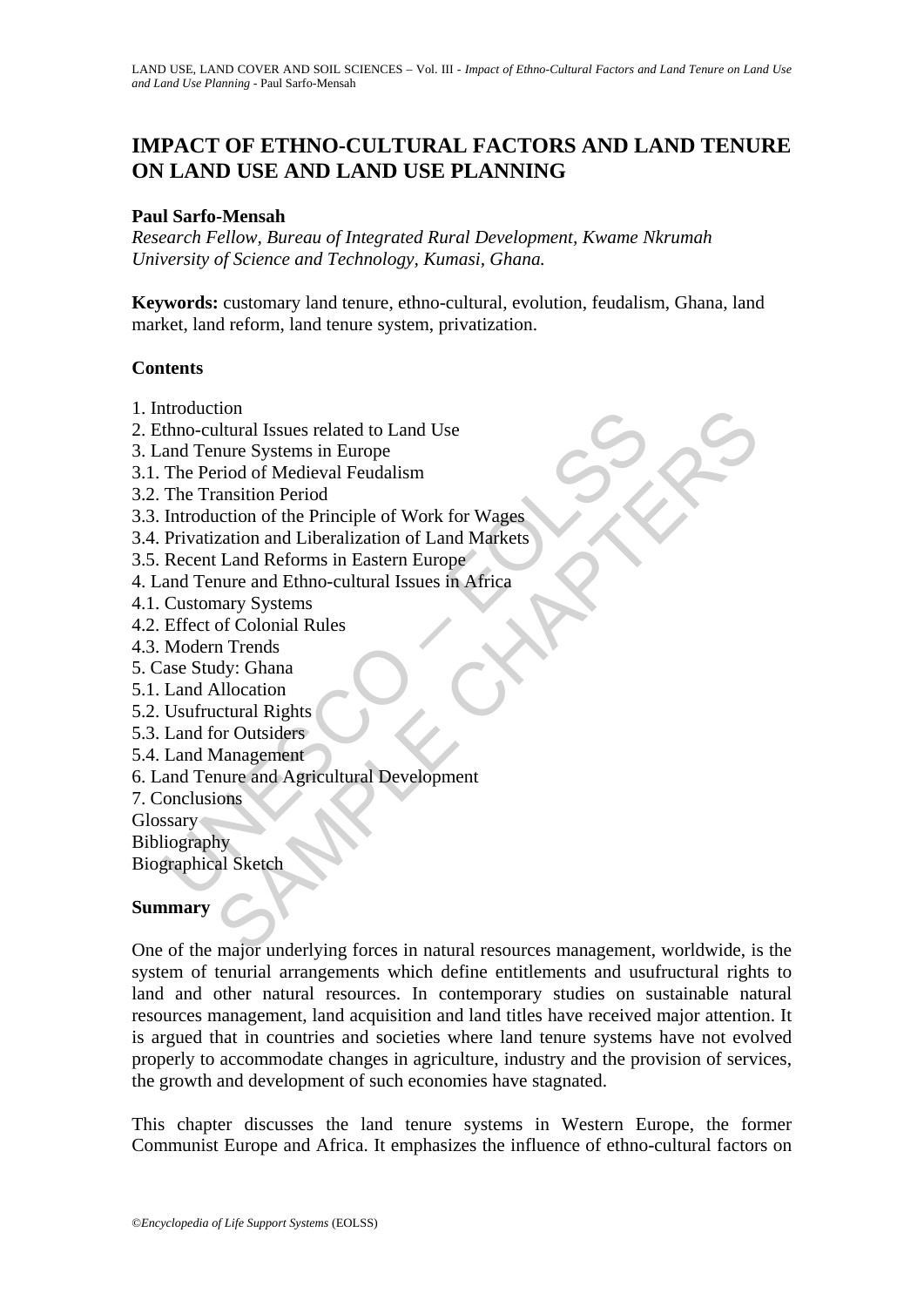the evolution of land tenure arrangements in Africa. It brings out how local concepts of land, and their parallels in society, have influenced the evolution of land tenure systems.

The chapter concludes that Africa's land tenure systems are still embroiled in beliefs and superstitions which underline the evolution of tenure systems. They often hampered transactions in land to respond to the demands from agriculture, industry and services. It recommends, however, that those who seek to reform tenure systems in Africa should take these ethnic cultural issues into consideration since they have not only provided guaranteed access to land by individuals but also because they have proven to have positive environmental connotations.

## **1. Introduction**

Land tenure affects a country in many ways. In the first place it determines the distribution of incomes and the use of land. Its influence goes also far beyond the economic sphere as land tenure systems determine social attitudes and satisfactions; they are interwoven with traditions, even with national character.

Land tenure systems affect natural resources management globally, in particular because they define entitlements and usufructural rights to land and other natural resources of the people who inhabit an area. In contemporary studies on sustainable natural resources management, land acquisition and individual titles received a lot of attention, and it has often been argued that in countries and societies where land tenure systems did not evolve properly to accommodate changes in agriculture, industry and services, the growth and development of such economies have stagnated.

d tenure affects a country in many ways. In the first place<br>ribution of incomes and the use of land. Its influence goes al<br>aomic sphere as land tenure systems determine social attitudes<br>are interwoven with traditions, even re affects a country in many ways. In the first place it determines<br>of incomes and the use of land. Its influence goes also far beyond<br>sphere as land tenure systems determine social attitudes and satisfacti<br>rerwoven with t Truly, land tenure systems form an inextricable part of people's culture and development history. For example, the rules governing access to and use of land have been noted as essential for poverty reduction in four intrinsic aspects, namely (i) equity; (ii) efficiency; (iii) sustainability of resource use; and (iv) governance. These are particularly important in developing economies, especially in Sub-Saharan Africa, where land is still viewed as a communal resource, and where the trading in land is still deeply rooted in ethnic cultural beliefs, rules and practices.

## **2. Ethno-cultural Issues related to Land Use**

Land as a natural resource is perhaps the most contentious asset that humans, in historical and contemporary terms, have sought to acquire and alienate for individual, group, clan or national use. The close attachment to land both in the developed and developing world was at the origin of several wars and acrimonies in the past, and it still threatens the peace in many parts of the world, especially in Africa. The Middle East in particular has had a long troublesome history in land conflicts, especially between the people of Israel and Palestine. Although this particular area is not among the regions considered for discussion and analysis in this article, the historical and contemporary land issues in the region and their ramifications beyond the area bring into sharp focus the key ethno-cultural issues that relate to land. These issues refer in particular to governance, traditional means of exchange and reciprocity, religion and spiritual factors.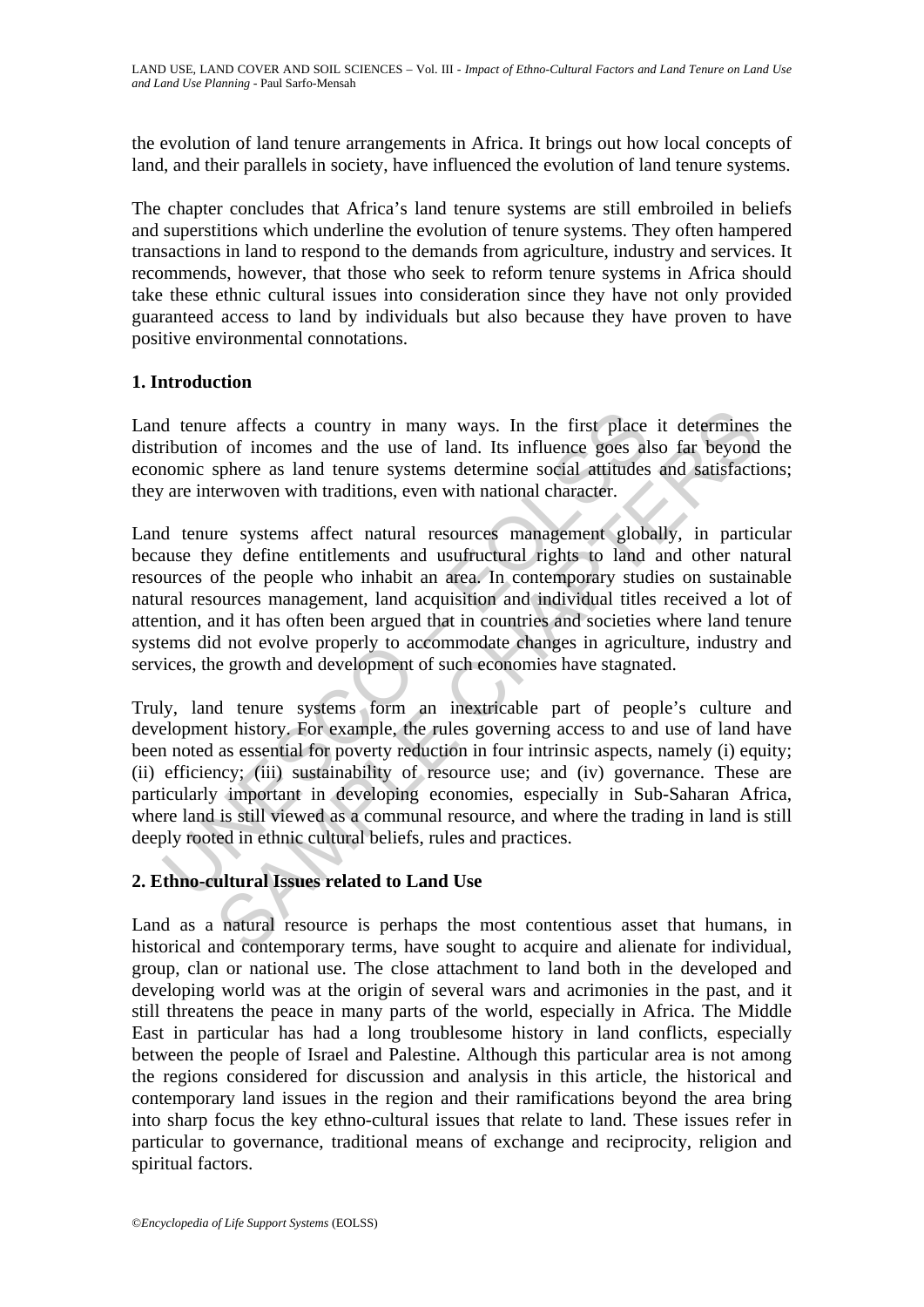Governance has been a major factor influencing the evolution of land tenure in the world. In fact, in Africa and Europe the transition from absolute monarchies to modern systems of governance may be noted as the principal driving force behind the changes in land tenure systems. For example, in both Western and Eastern Europe, changes in governance from monarchies to revolutionary governments (as in France under Napoleon) and to more liberal governance as happened in Britain and France in the latter part of the sixteenth century, and to parliamentary democracies latter on in the greater part of Western Europe, illustrate the key role of governance in the evolution of land tenure systems.

Commute of the mand anough teorigion. In the content of the destate of the Asante Kingdom, was known for its large empire, and the Asanteir loyal and brave sub-chiefs and warriors who brought large to deform. This system o over and unough conducts. In the Good Coast, two what a for the Ringdom, was known for its large empire, and the Asante kings gave all and brave sub-chiefs and warriors who brought large territories under<br>This system of go Similarly, in pre-colonial Africa, and before in the early Middle Ages in Europe, land was controlled by kings who were constantly fighting wars in order to gain possession and control over land through conquest. In the Gold Coast, now Ghana, for instance, the then Asante Kingdom, was known for its large empire, and the Asante kings gave land to their loyal and brave sub-chiefs and warriors who brought large territories under the kingdom. This system of governance also encouraged authority and power, because kings and chiefs in Africa had absolute control over land. During colonial governance, those kings and chiefs maintained varying powers over land depending either on which European colonial master ruled the country, or depending on the local resistance they faced. In Eastern and Southern Africa for example, most land went into the hands of the White colonial master, and could be bought and sold amongst the whites. The tribal kings and chiefs lost control over land.

In West Africa, especially in the Gold Coast and Ivory Coast, land remained virtually under the control of the tribal overlords, and this situation remained almost unchanged during the transition to independence and in contemporary governance. As is shown in section 5, this traditional land tenure system has been cited as a major factor in the slow pace of development in agriculture, industry and services. In fact, land cannot easily be traded when it cannot be sold. Such a system of traditional governance maintains and even reinforces this situation to the advantage of the tribal chiefs, and the government can do little to influence the land tenure system.

The other ethno-cultural factors that ought to be mentioned in relation to land use are related to reciprocity, religion and spiritual factors. Religion and spiritual conditions may at first sight not be seen as cardinal factors in contemporary land tenure systems in Europe; this is large because of the very secular societies that exist in most European countries. Land has lost the spiritual connotations that it was assigned in the past, particularly in the Middle Ages. The system of reciprocity has also evolved from what pertained when the King gave land to his loyal nobles and aristocrats either to keep their loyalty or to retain a firm grip on the society as a whole.

Local perceptions about land and the natural environment in Africa are still viewed in a sphere of spiritual cosmology of these resources. Taboos and totemic connotations underpin access to local natural resources, their use and management. Land may be considered as the most important candidate in this category, especially in Ghana and in most other parts of West Africa where traditional beliefs amongst most ethnic groups hold land as a deity. This is reinforced by traditional chiefs who are seen as the spiritual heads and intermediaries between the living and the dead, with the latter considered as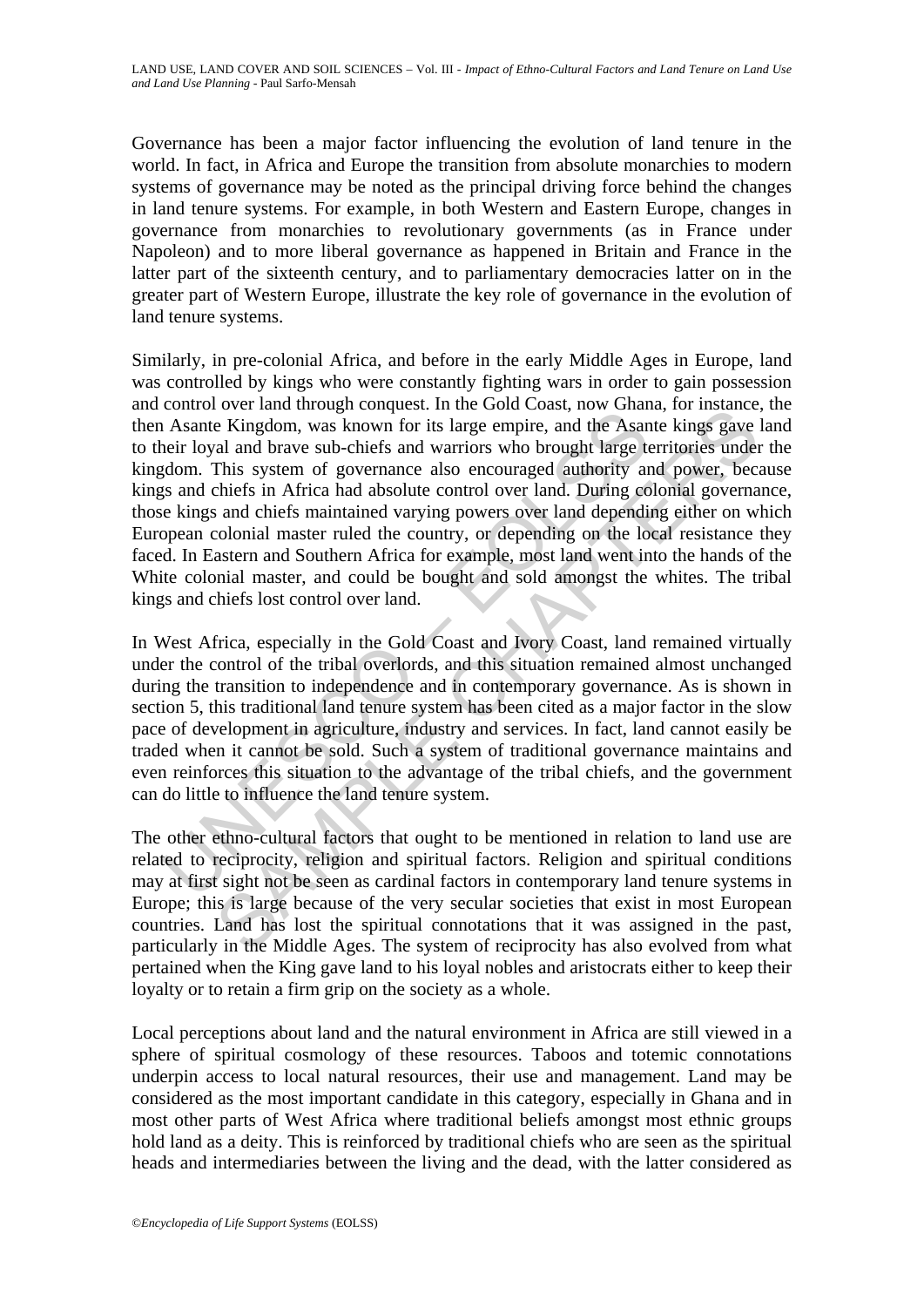the true owners of land (see section 5). In this respect it must be emphasized that these perceptions still guide the systems of land exchange in most parts of Africa, even amongst Christians and Islamic groups, the majority of whom are still considered to indulge in syncretism. Hence, land may not be easily exchanged like it can in Europe without taking these factors into consideration.

## **3. Land Tenure Systems in Europe**

## **3.1. The Period of Medieval Feudalism**

extrain the section and the feature of the relation of states are in the serts attached to the states hased on the holding of land with its serfs attached the process of Europe. Under the feudal system, the land belonged t is secure 2 above, is in extending system. I redualism was a major pondicant<br>is stem based on the holding of land with its serfs attached to it. It grew or<br>stoms in the early Middle Ages and developed first in France and s The most significant land ownership that cuts across the entire landscape of Europe, both in the West and the East, which heralded the modern form of land ownership, as alluded to in section 2 above, is the Feudal System. Feudalism was a major political and military system based on the holding of land with its serfs attached to it. It grew out of German customs in the early Middle Ages and developed first in France and spread to other parts of Europe. Under the feudal system, the land belonged to the King. To keep the loyalty and the service of the nobles, the King gave them land. The nobles were usually soldiers who helped protect and govern the Kingdom. Since there was little money, giving land was the best way to reward people for their services. The land and everything on it including the peasants who farmed the land, called the *fief,* became the property of the noble to whom the King had given the property.

The whole feudal system was based on the control of land. The land was divided into manors. A manor was a piece of land which was farmed to support the family of the lord. A manor was self sufficient. This means that practically everything was either grown or produced on the manor. All the food that was eaten was produced on the manor farms. Only a few things, like salt and iron, were bought from the outside world.

About 90% of the people during The Middle Ages were peasants. A few peasants were free, but most were serfs. Serfs were not free, but they were not slaves either. They could not be bought or sold. On the other hand, they could not legally move from the manor on which they were born.

With respect to development and evolution of the feudal system, there were not many differences between Western and Eastern Europe, though some discrete differences existed. Broadly speaking, the societies of Western and Eastern Europe differed only in detail and degree, rather than in substance, especially at the upper levels. At these levels social structure conformed to what is now generally recognized as the feudal order. The role which the upper ranks of society in Eastern Europe were called upon to play in central and local government was in essence the same as that played by owners of fiefs in Western Europe during the earlier centuries of The Middle Ages. The Russian landowners, like the landed knights and nobility in the West, were a military class par excellence; and as such they bore the main burden in the conquest and occupation of the new territories.

In the new territories, once they had been occupied and settled, the landowners as a rule continued to perform the military and administrative functions appropriate to members of the upper ranks of society. To this extent, the structure of state economy and society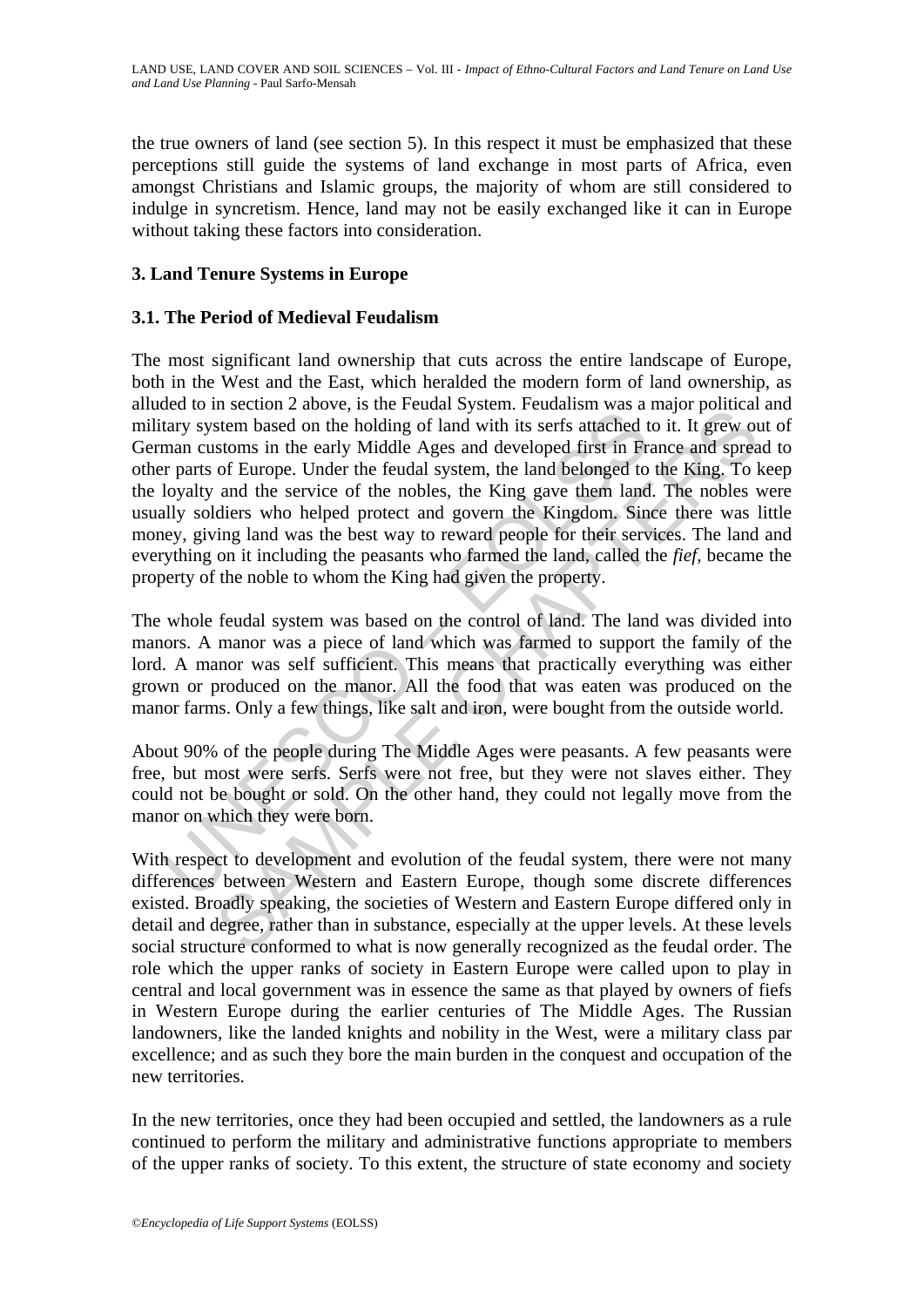in Russia may be called "feudal". Yet Eastern feudalism differed in several important respects from that of western countries. It was less hierarchical than in certain parts of southern France, for instance. In Russia it was much more anarchical, less subordinated to the central power and less easily controlled by it. The duties, obligations and local powers of the noblemen were not solely dependent upon an implied feudal contract between them and their *suzerains* (fiefs). These obligations instead sprang from their *de facto* positions as soldiers, owners of land and colonizing entrepreneurs.

Even greater were the differences in the conditions of lower men between the West and East. In Western Europe the manorial ties between landlords and peasant tenants were dissolving during the twelfth and thirteenth centuries. Personal liberties were enlarged and the burdens of services and obligations lightened. However, the actual material level of life among the peasants in the West was low and sinking lower, primarily because of the pressures of a growing population. By comparison, the conditions of peasants in the East were much superior, where life was freer, more prosperous and seemingly more promising. Likewise land was less scarce in Russia and in other parts of Eastern Europe.

For the tanning the peasures of a growing population. By comparison,<br>and so the pressures of a growing population. By comparison,<br>and sin the East were much superior, where life was freer, mo<br>mingly more promising. Likewis Later and the pressures of a growing population. By comparison, the condition<br>the pressures of a growing population. By comparison, the condition<br>in the East were much superior, where life was freer, more prosperous<br>more p In reality, however, the actual development proceeded in a diametrically opposite direction. In the West, especially in England and France, the hold of the feudal landlord over state and society weakened as national governments consolidated themselves and as commerce expanded. In the East the power of the estate owners grew, while the peasants were brought to the very threshold of enslavement and impoverishment.



### **Bibliography**

- - -

Abayie Boateng, A. (1998). *Traditional Conservation Practices: Ghana's Example*. Institute of African Studies Research Review, Vol. 14(1): 42-51. [This paper offers an insight into African religious beliefs and natural resources management]

Afikorah-Danquah, S. (1998). *Local Resource Management in the Forest-Savannah Transition Zone: The Case of Wenchi District, Ghana*. *Report of Case Study for research on 'Environmental Entitlements: The Institutional Dynamics of Environmental Change'*. Institute of Development Studies (IDS), University of Sussex, 57 pp. [This presents an analysis of local natural resources entitlements in the Forest Savannah Transition of Ghana]

Appiah-Opoku, S. and B. Hyma. (1999). *Indigenous Institutions and Resource Management in Ghana.*  Indigenous Knowledge and Development Monitor*,* Vol. 7(3): 15-17. [This presents an in-depth discussions on traditional African beliefs fused with practical indigenous conservation practices]

DFID (2002). *Better Livelihoods for Poor People*: *The role of Land Policy*. Issues Paper Discussion Paper, NRI/DFID, Rural Livelihoods Department/Infrastructure and Urban Development Department. Department for International Development, London, 44pp. [This treats the history of land reforms in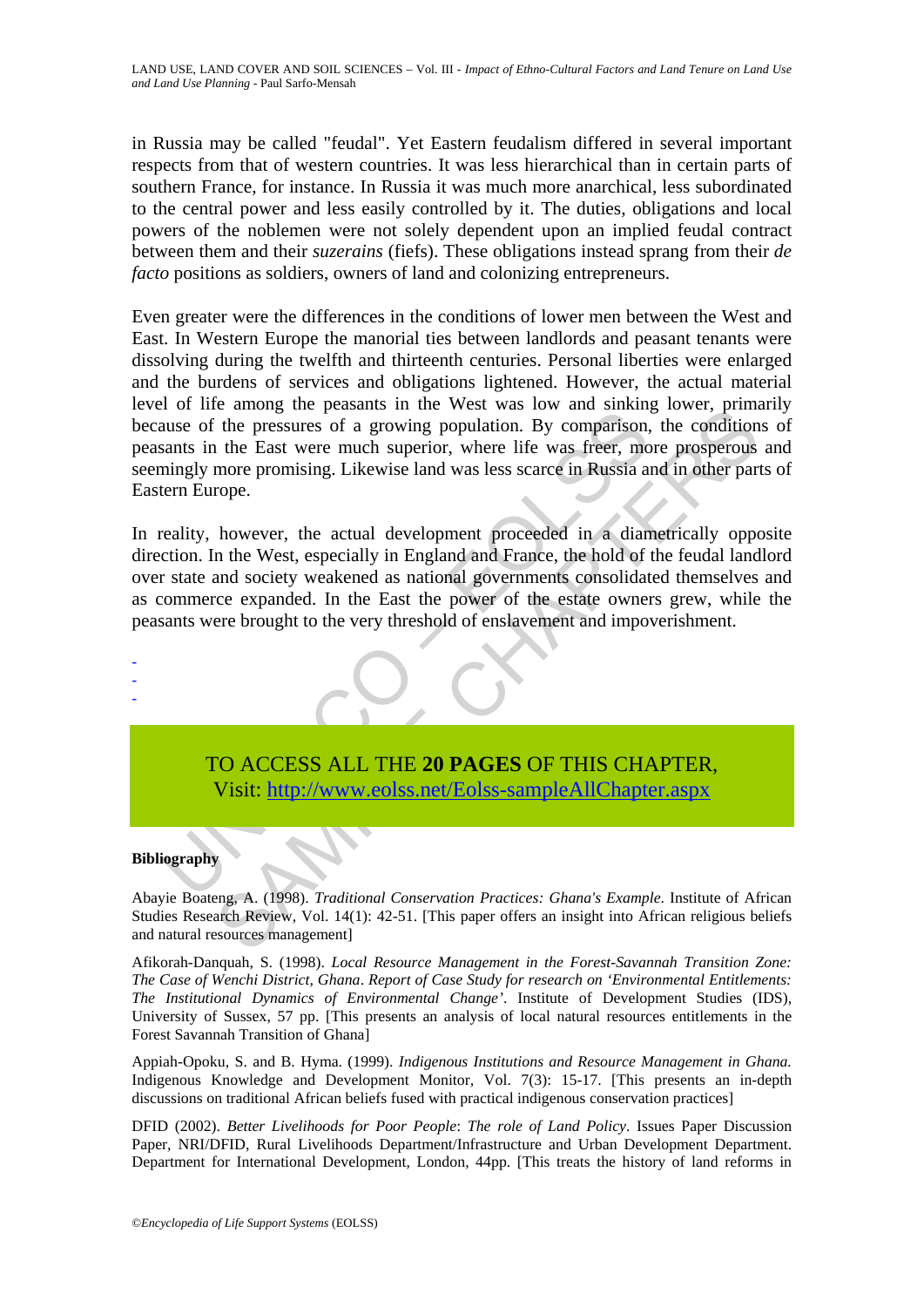#### Africa]

Fortes, M. (1945). The Dynamics of Clanship among the Tallensi, *Land tenure and Agrarian Reform in Africa and the Near East: An Annotated Bibliography*, (ed. T.J. Anderson), Boston, Mass: G.K. Hall and Co, 67pp. [This gives a summary of local entitlements to land and agricultural systems]

Hoyt, R.S. and Chodorow, S. (1976). *Europe in the Middle Ages*. Third Edition, San Diego/ Washington DC: Harcourt Brace Javanovich Publishers, 707pp. [This presents a classic account of the history of Europe in The Middle Ages]

Kuntu-Mensah, P. 2000. *Land Tenure and Title Registration in Ghana*. Maine: University of Maine, Spatial Information Engin. Website: http://www.spatial.maine.edu/~pmensah/mensah. [Discusses enthiccultural underpinnings of land tenure in Ghana and how they affect entitlements to land]

Kwadwo Asenso-Okyere, W. S.Y. Atsu and I.S. Obeng. (1993). *Communal Property Resources in Ghana: Policies and Prospects.* Institute of Statistical, Social and Economic Research (ISSER), University of Ghana, Legon. Discussion Paper 27, 26 pp. [Discusses the land tenure systems in Ghana and policy options for reforms]

policy options for reforms]<br>
myane, S. (1972). *Effects of Land Tenure on Migration*, *Labour Mobility and* I tenure and Agrarian Reform in Africa and the Near East: An Annotated I<br>
tenure and Agrarian Reform in Africa and orions for reforms]<br>
SA (1972). *Effects of Land Tenure on Migration, Labour Mobility and Employment in GA*<br>
Boston, Mass: G.K. Hall and Co, 69pp. [This gives a summary of constraints posed by<br>
Boston, Mass: G.K. Hall and La Anyane, S. (1972). *Effects of Land Tenure on Migration, Labour Mobility and Employment in Ghana.* Land tenure and Agrarian Reform in Africa and the Near East: An Annotated Bibliography, (ed. T.J Anderson ). Boston, Mass: G.K. Hall and Co, 69pp. [This gives a summary of constraints posed by land tenure systems to agricultural development in Ghana]

Laqueur, W. (1992). *Europe in Our Time: A History 1945-1992*. New York, London, Toronto, Auckland: Penguin Books, 617pp. [This provides an incisive chronicle of the political, economic, social and cultural evolution from the Cold War to the Fall of Berlin Wall and the disintegration of the Soviet Union]

Lund, C. (2000). *African Land Tenure: Questioning the Basic Assumptions*. IIED Issue Paper 100, International Institute for Environment and Development, 24pp. [This gives an exciting overview of land tenure systems in Africa with a captivating case study on Burkina Faso in West Africa]

Ntiamoa-Baidu, Y. (1995). *Indigenous vs. Introduced Biodiversity Conservation Strategies: The Case of Protected Areas Systems in Ghana*. African Biodiversity Series, May 1995, Vol. 1:1-11. Washington: The Biodiversity Support Program. [This discusses the efficacy of indigenous conservation approaches for sustainable natural resources management in Africa]

Sarfo-Mensah, P. (2002). *Commercial Agriculture, Traditional Religious Beliefs and Local Natural Resources Management: Some Lessons from the Savannah Forest Transition of Ghana,* The Land 6(2): 129-140. [This discusses changes in traditional beliefs and how it affects agriculture and land tenure systems in the middle belt of Ghana]

Thomson, D. (1974). *Europe Since Napoleon*. New York/London: Penguin Books, Fifth Edition, 1004pp. [This analysis the history of Europe from the time of Napoleon to contemporary times with a an in-depth presentation on changes of land ownership systems in Europe]

Warriner D. (1964). *Land Reform and Economic Development*. Agriculture in Economic Development**,** (eds. C.K. Eicher and L.W. Witt), New York/London: McGraw Hill Book Company, 272-298. [This presents a comprehensive discussion on land reform and social change]

Wayne, E.K. and Lewinsky M. (1991). *Experiencing World History*. American Service Incorporated, 781pp. [This provides quick summaries of history of Europe]

World Bank (2001*). Land Policy and Administration*. *Question and Answer on Land Issues at the World Bank prepared for the 2001 Annual Meetings of the Boards of Governors*. World Bank Group and International Monetary Fund, September 29-30, 2001 Washington, D.C:http://Inweb18.worldbank.org/ESSD/ardext.nsf/24ParentDoc/LandPolicyandAdministration [This provides in-depth analysis of pertinent questions and issues on land administration]

#### **Biographical Sketch**

**Paul Sarfo-Mensah** is a Research Fellow at the Bureau of Integrated Rural Development (BIRD), Kwame Nkrumah University of Science and Technology (KNUST), Kumasi, Ghana.